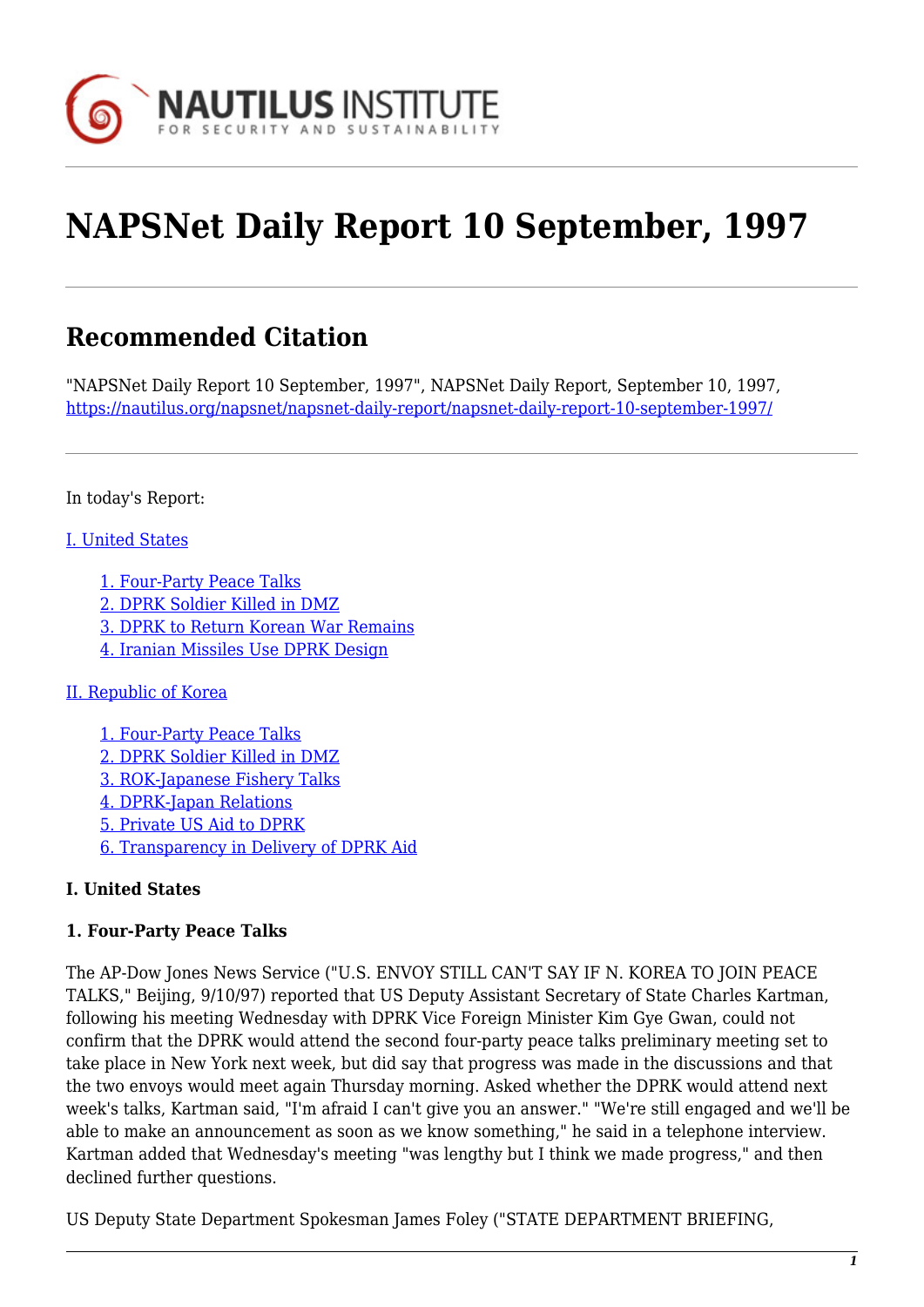WEDNESDAY, SEPTEMBER 10," USIA Transcript, 9/10/97), commenting on the meeting between US Deputy Assistant Secretary of State Charles Kartman and DPRK Vice Foreign Minister Kim Gye Gwan Wednesday in Beijing, stated, "The meeting was useful and productive. It was conducted in a professional manner. They will meet again tomorrow to continue their discussions." Foley later added, "We are pleased that there is going to be a second meeting tomorrow." On whether the DPRK will still attend the second four-party peace talks preliminary meeting set to take place in New York next week, Foley said, "we have no concrete news yet on that issue, but I will repeat again what I've been saying every day from this podium, which is that we've received no indication from the North Koreans that they are not going to be attending the talks." Foley refused requests to elaborate on these statements. In replies to numerous questions, Foley provided few other details of the discussions, and had no comment on how many more meetings Kartman and Kim might have in Beijing, whether the DPRK had raised the issue of food aid at the Beijing meeting, whether the subject of rescheduling the postponed missile talks had come up, or whether the two sides discussed the defection of DPRK Ambassador Chang Song-kil.

## **2. DPRK Soldier Killed in DMZ**

The Washington Post (Mary Jordan, "N. KOREAN KILLED AFTER CROSSING BORDER," Tokyo, 9/10/97, A18) reported that ROK government officials said the killing of a DPRK soldier in the DMZ Tuesday took place after an unknown number of DPRK soldiers crossed the border. The soldier killed was armed with a rifle and had come within yards of a ROK guard post, the officials said. The shooting was the first fatality from DPRK-ROK conflict since the ROK manhunt for the DPRK crewmen and commandos that fled the DPRK submarine that ran aground on the ROK coast last September.

US Assistant Secretary of Defense for Public Affairs Kenneth Bacon ("DEFENSE DEPARTMENT REG

The Daily Report is distributed to e-mail participants of the [Northeast Asia Peace and Security](http://www.nautilus.org/napsnet/index.html) [Network \(NAPSNet\).](http://www.nautilus.org/napsnet/index.html) For more information on the Daily Report, visit the [NAPSNet Daily Report](http://www.nautilus.org/napsnet/dailyreport.html) [Page](http://www.nautilus.org/napsnet/dailyreport.html). To join the network and receive the Daily Report by email, visit the [NAPSNet Signup Page](http://www.nautilus.org/napsnet/signup.html). Send news items, discussion contributions, or other comments to: [napsnet@nautilus.org.](mailto:napsnet@nautilus.org (Daily Report Editor))

A plain text version of the most recent Daily Report may be obtained automatically by sending an email message in any form to:  $\frac{daily@nautilus.org.}$  $\frac{daily@nautilus.org.}$  $\frac{daily@nautilus.org.}$  Other recent hypertext (web) version Daily Reports may be found through the [Recent Daily Reports Calendar](http://www.nautilus.org/napsnet/recent_daily_reports/). Plain text versions of all previous Daily Reports may be accessed (using either web browsers or ftp software) in the [Daily Report](ftp://ftp.nautilus.org/napsnet/daily_reports) [Archive.](ftp://ftp.nautilus.org/napsnet/daily_reports)

In today's Report:

## [I. United States](#page-3-0)

[1. Four-Party Peace Talks](#page-3-1) [2. DPRK Soldier Killed in DMZ](#page-4-0) [3. DPRK to Return Korean War Remains](#page-4-1) [4. Iranian Missiles Use DPRK Design](#page-4-2)

#### [II. Republic of Korea](#page-5-0)

[1. Four-Party Peace Talks](#page-5-1) [2. DPRK Soldier Killed in DMZ](#page-5-2) [3. ROK-Japanese Fishery Talks](#page-5-3)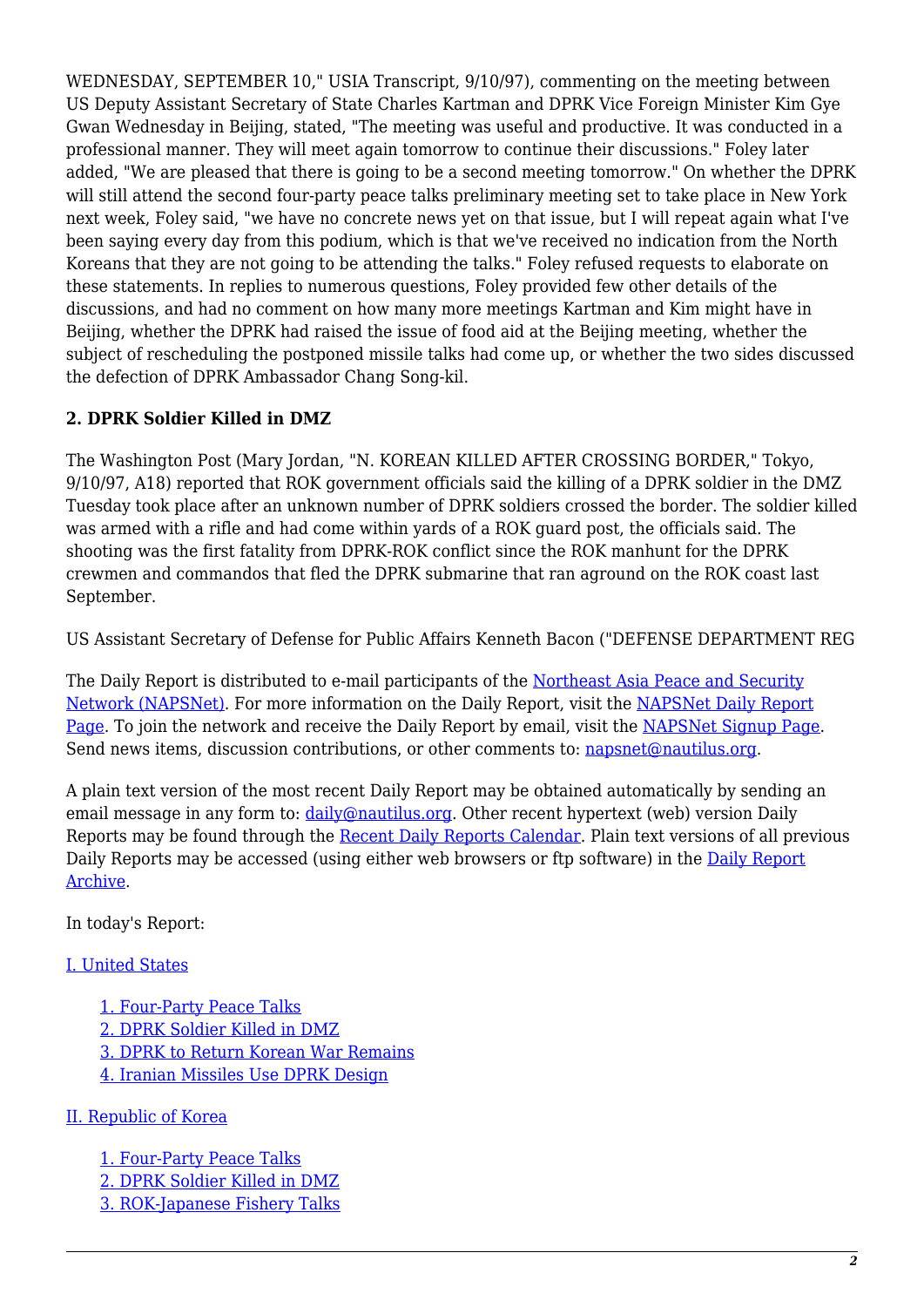[4. DPRK-Japan Relations](#page-6-0) [5. Private US Aid to DPRK](#page-6-1) [6. Transparency in Delivery of DPRK Aid](#page-6-2)

#### **I. United States**

#### **1. Four-Party Peace Talks**

The AP-Dow Jones News Service ("U.S. ENVOY STILL CAN'T SAY IF N. KOREA TO JOIN PEACE TALKS," Beijing, 9/10/97) reported that US Deputy Assistant Secretary of State Charles Kartman, following his meeting Wednesday with DPRK Vice Foreign Minister Kim Gye Gwan, could not confirm that the DPRK would attend the second four-party peace talks preliminary meeting set to take place in New York next week, but did say that progress was made in the discussions and that the two envoys would meet again Thursday morning. Asked whether the DPRK would attend next week's talks, Kartman said, "I'm afraid I can't give you an answer." "We're still engaged and we'll be able to make an announcement as soon as we know something," he said in a telephone interview. Kartman added that Wednesday's meeting "was lengthy but I think we made progress," and then declined further questions.

US Deputy State Department Spokesman James Foley ("STATE DEPARTMENT BRIEFING, WEDNESDAY, SEPTEMBER 10," USIA Transcript, 9/10/97),

In today's Report:

[I. United States](#page-3-0)

[1. Four-Party Peace Talks](#page-3-1) [2. DPRK Soldier Killed in DMZ](#page-4-0) [3. DPRK to Return Korean War Remains](#page-4-1) [4. Iranian Missiles Use DPRK Design](#page-4-2)

#### [II. Republic of Korea](#page-5-0)

[1. Four-Party Peace Talks](#page-5-1) [2. DPRK Soldier Killed in DMZ](#page-5-2) [3. ROK-Japanese Fishery Talks](#page-5-3) [4. DPRK-Japan Relations](#page-6-0) [5. Private US Aid to DPRK](#page-6-1) [6. Transparency in Delivery of DPRK Aid](#page-6-2)

## **I. United States**

#### **1. Four-Party Peace Talks**

The AP-Dow Jones News Service ("U.S. ENVOY STILL CAN'T SAY IF N. KOREA TO JOIN PEACE TALKS," Beijing, 9/10/97) reported that US Deputy Assistant Secretary of State Charles Kartman, following his meeting Wednesday with DPRK Vice Foreign Minister Kim Gye Gwan, could not confirm that the DPRK would attend the second four-party peace talks preliminary meeting set to take place in New York next week, but did say that progress was made in the discussions and that the two envoys would meet again Thursday morning. Asked whether the DPRK would attend next week's talks, Kartman said, "I'm afraid I can't give you an answer." "We're still engaged and we'll be able to make an announcement as soon as we know something," he said in a telephone interview. Kartman added that Wednesday's meeting "was lengthy but I think we made progress," and then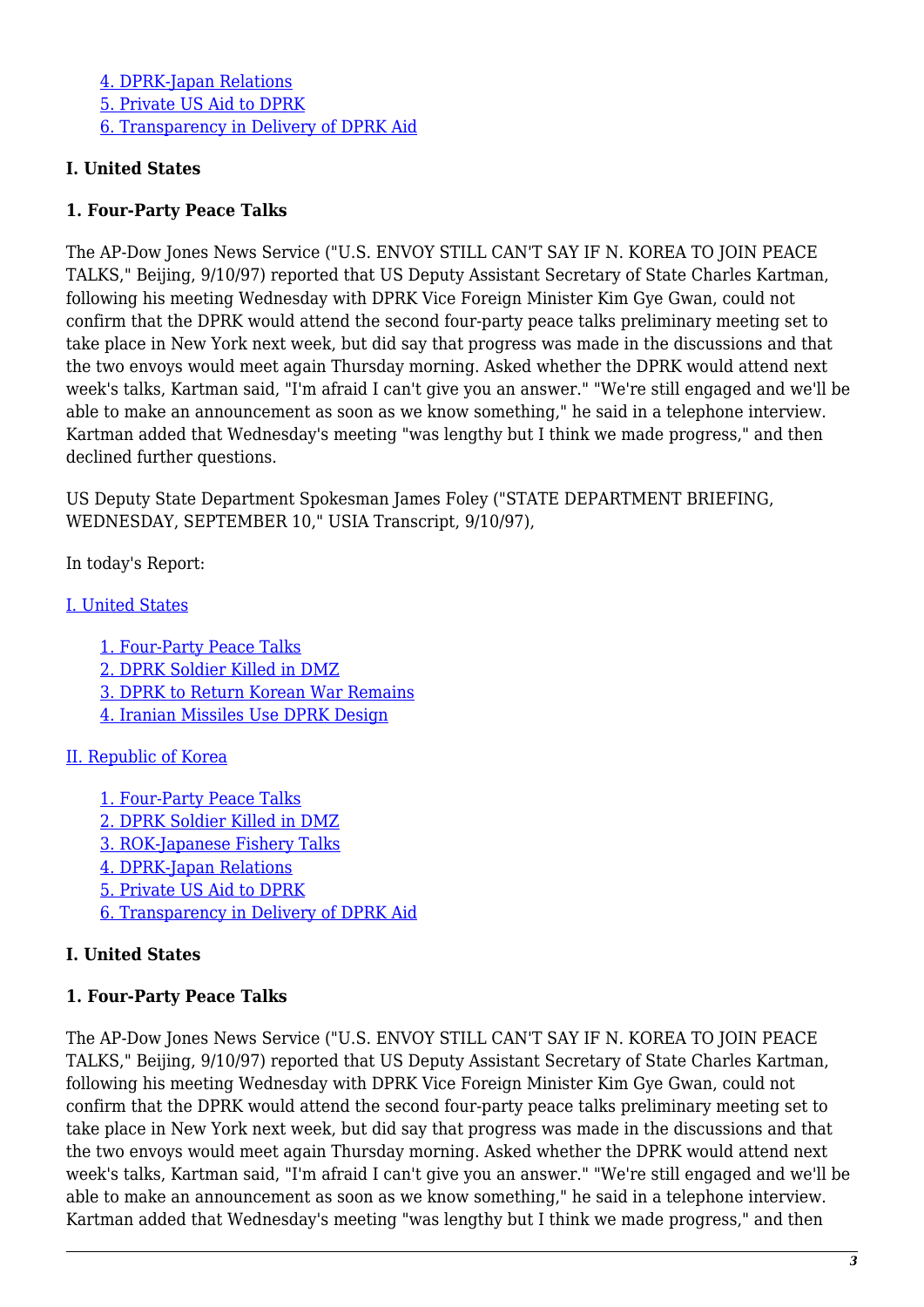declined further questions.

US Deputy State Department Spokesman James Foley ("STATE DEPARTMENT BRIEFING, WEDNESDAY, SEPTEMBER 10," USIA Transcript, 9/10/97), commenting on the meeting between US Deputy Assistant Secretary of State Charles Kartman and DPRK Vice Foreign Minister Kim Gye Gwan Wednesday in Beijing, stated, "The meeting was useful and productive. It was conducted in a professional manner. They will meet again tomorrow to continue their discussions." Foley later added, "We are pleased that there is going to be a second meeting tomorrow." On whether the DPRK will still attend the second four-party peace talks preliminary meeting set to take place in New York next week, Foley said, "we have no concrete news yet on that issue, but I will repeat again what I've been saying every day from this podium, which is that we've received no indication from the North Koreans that they are not going to be attending the talks." Foley refused requests to elaborate on these statements. In replies to numerous questions, Foley provided few other details of the discussions, and had no comment on how many more meetings Kartman and Kim might have in Beijing, whether the DPRK had raised the issue of food aid at the Beijing meeting, whether the subject of rescheduling the postponed missile talks had come up, or whether the two sides discussed the defection of DPRK Ambassador Chang Song-kil.

## **2. DPRK Soldier Killed in DMZ**

The Washington Post (Mary Jordan, "N. KOREAN KILLED AFTER CROSSING BORDER," Tokyo, 9/10/97, A18) reported that ROK government officials said the killing of a DPRK soldier in the DMZ Tuesday took place after an unknown number of DPRK soldiers crossed the border. The soldier killed was armed with a rifle and had come within yards of a ROK guard post, the officials said. The shooting was the first fatality from DPRK-ROK conflict since the ROK manhunt for the DPRK crewmen and commandos that fled the DPRK submarine that ran aground on the ROK coast last September.

US Assistant Secretary of Defense for Public Affairs Kenneth Bacon ("DEFENSE DEPARTMENT REG

## <span id="page-3-0"></span>**I. United States**

## <span id="page-3-1"></span>**1. Four-Party Peace Talks**

The AP-Dow Jones News Service ("U.S. ENVOY STILL CAN'T SAY IF N. KOREA TO JOIN PEACE TALKS," Beijing, 9/10/97) reported that US Deputy Assistant Secretary of State Charles Kartman, following his meeting Wednesday with DPRK Vice Foreign Minister Kim Gye Gwan, could not confirm that the DPRK would attend the second four-party peace talks preliminary meeting set to take place in New York next week, but did say that progress was made in the discussions and that the two envoys would meet again Thursday morning. Asked whether the DPRK would attend next week's talks, Kartman said, "I'm afraid I can't give you an answer." "We're still engaged and we'll be able to make an announcement as soon as we know something," he said in a telephone interview. Kartman added that Wednesday's meeting "was lengthy but I think we made progress," and then declined further questions.

US Deputy State Department Spokesman James Foley ("STATE DEPARTMENT BRIEFING, WEDNESDAY, SEPTEMBER 10," USIA Transcript, 9/10/97), commenting on the meeting between US Deputy Assistant Secretary of State Charles Kartman and DPRK Vice Foreign Minister Kim Gye Gwan Wednesday in Beijing, stated, "The meeting was useful and productive. It was conducted in a professional manner. They will meet again tomorrow to continue their discussions." Foley later added, "We are pleased that there is going to be a second meeting tomorrow." On whether the DPRK will still attend the second four-party peace talks preliminary meeting set to take place in New York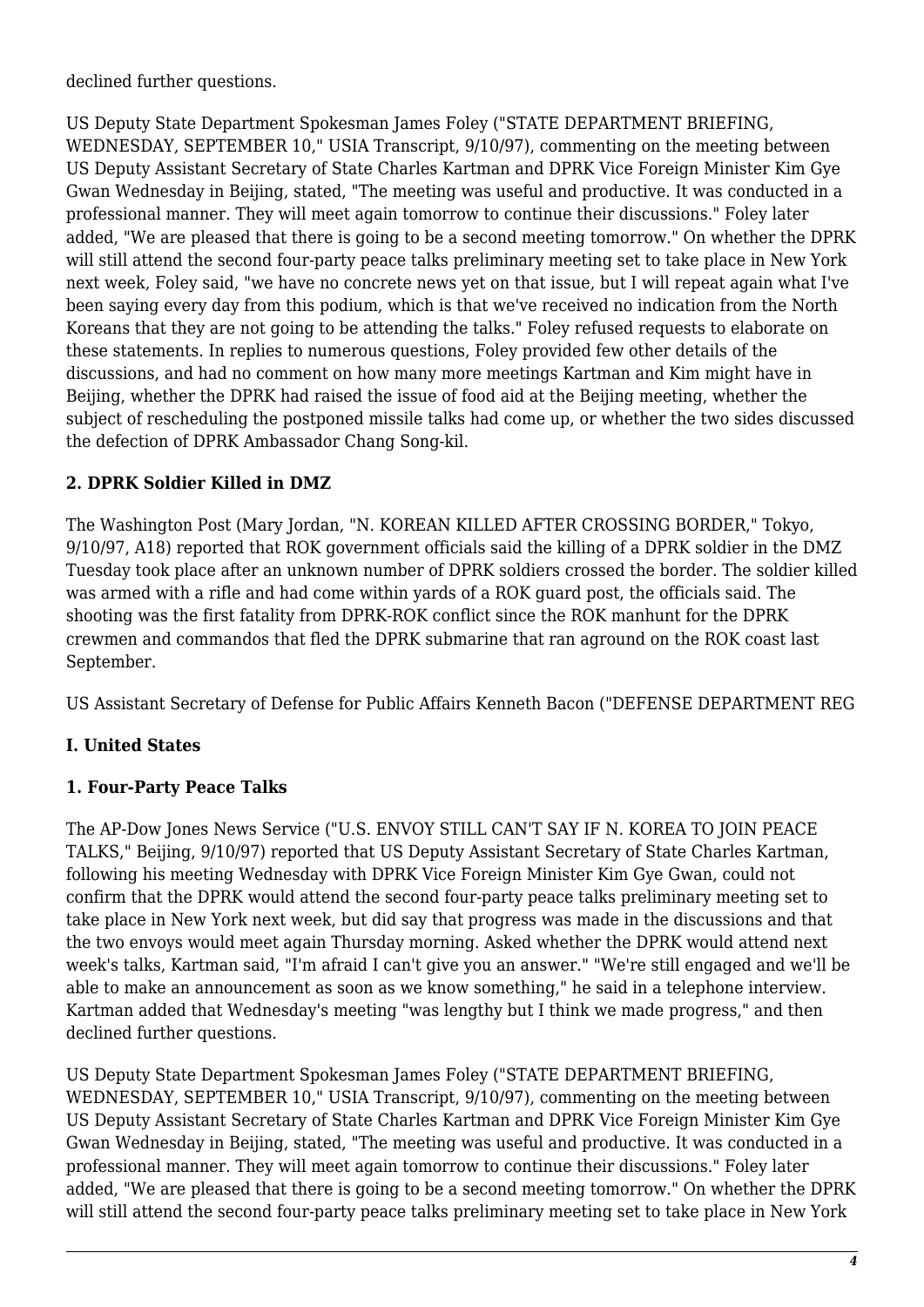next week, Foley said, "we have no concrete news yet on that issue, but I will repeat again what I've been saying every day from this podium, which is that we've received no indication from the North Koreans that they are not going to be attending the talks." Foley refused requests to elaborate on these statements. In replies to numerous questions, Foley provided few other details of the discussions, and had no comment on how many more meetings Kartman and Kim might have in Beijing, whether the DPRK had raised the issue of food aid at the Beijing meeting, whether the subject of rescheduling the postponed missile talks had come up, or whether the two sides discussed the defection of DPRK Ambassador Chang Song-kil.

## <span id="page-4-0"></span>**2. DPRK Soldier Killed in DMZ**

The Washington Post (Mary Jordan, "N. KOREAN KILLED AFTER CROSSING BORDER," Tokyo, 9/10/97, A18) reported that ROK government officials said the killing of a DPRK soldier in the DMZ Tuesday took place after an unknown number of DPRK soldiers crossed the border. The soldier killed was armed with a rifle and had come within yards of a ROK guard post, the officials said. The shooting was the first fatality from DPRK-ROK conflict since the ROK manhunt for the DPRK crewmen and commandos that fled the DPRK submarine that ran aground on the ROK coast last September.

US Assistant Secretary of Defense for Public Affairs Kenneth Bacon ("DEFENSE DEPARTMENT REGULAR BRIEFING, SEPTEMBER 9," USIA Transcript, 9/10/97) stated that the killing of a DPRK soldier in the DMZ appears to be "an isolated incident involving a North Korean soldier who appeared to be confused," and denied that any other DPRK soldiers were in the DMZ at the time. Bacon explained: "This is what happened. At about 9:30 in the morning today, Korean time, a North Korean soldier was spotted in the demilitarized zone and ... was apprehended by two South Korean soldiers. One South Korean soldier then left to get reinforcements and so the North Korean was under the guard of one South Korean soldier and, at that point, he made what was interpreted to be a move for a weapon or a threatening move toward the South Korean soldier and the South Korean soldier shot him in self-defense, as he was allowed to do by his rules of engagement. The North Korean soldier is confirmed dead. This incident is now under investigation by the United Nations command because it took place in the demilitarized zone which is United Nations territory. There was a brief mobilization at a machine gun post or gun post on the North Korean side of the DMZ, but there was no further aggressive action from the North Korean side."

## <span id="page-4-1"></span>**3. DPRK to Return Korean War Remains**

United Press International ("N.KOREA TO TURN OVER WAR REMAINS," Seoul, 9/10/97) reported that the UN Command said that later this week the DPRK will turn over remains from UN forces that defended South Korea during the 1950-53 war. A UNC spokesman said one set of remains, and possibly a second, will be returned following a joint US-DPRK search now under way. At least one set of remains is to be sent to the ROK through the DMZ border crossing at Panmunjom. A US team of investigators is now in the DPRK on the second of three searches scheduled for this year. A search in August recovered the remains of four US servicemen from the Army's Eighth Cavalry, First Battalion, believed to have been killed in action in October, 1950.

## <span id="page-4-2"></span>**4. Iranian Missiles Use DPRK Design**

The Washington Times (Bill Gertz, "RUSSIA, CHINA AID IRAN'S MISSILE PROGRAM," Washington, 9/10/97) reported that Russia and the PRC are assisting Iran's construction of long-range nuclearcapable missiles based on the DPRK's "Nodong" missile. The report said that, according to US Defense Department officials, a detailed Israeli intelligence report confirms that Iran is building two systems with ranges up to 1,200 miles that could be fielded within three years. The new details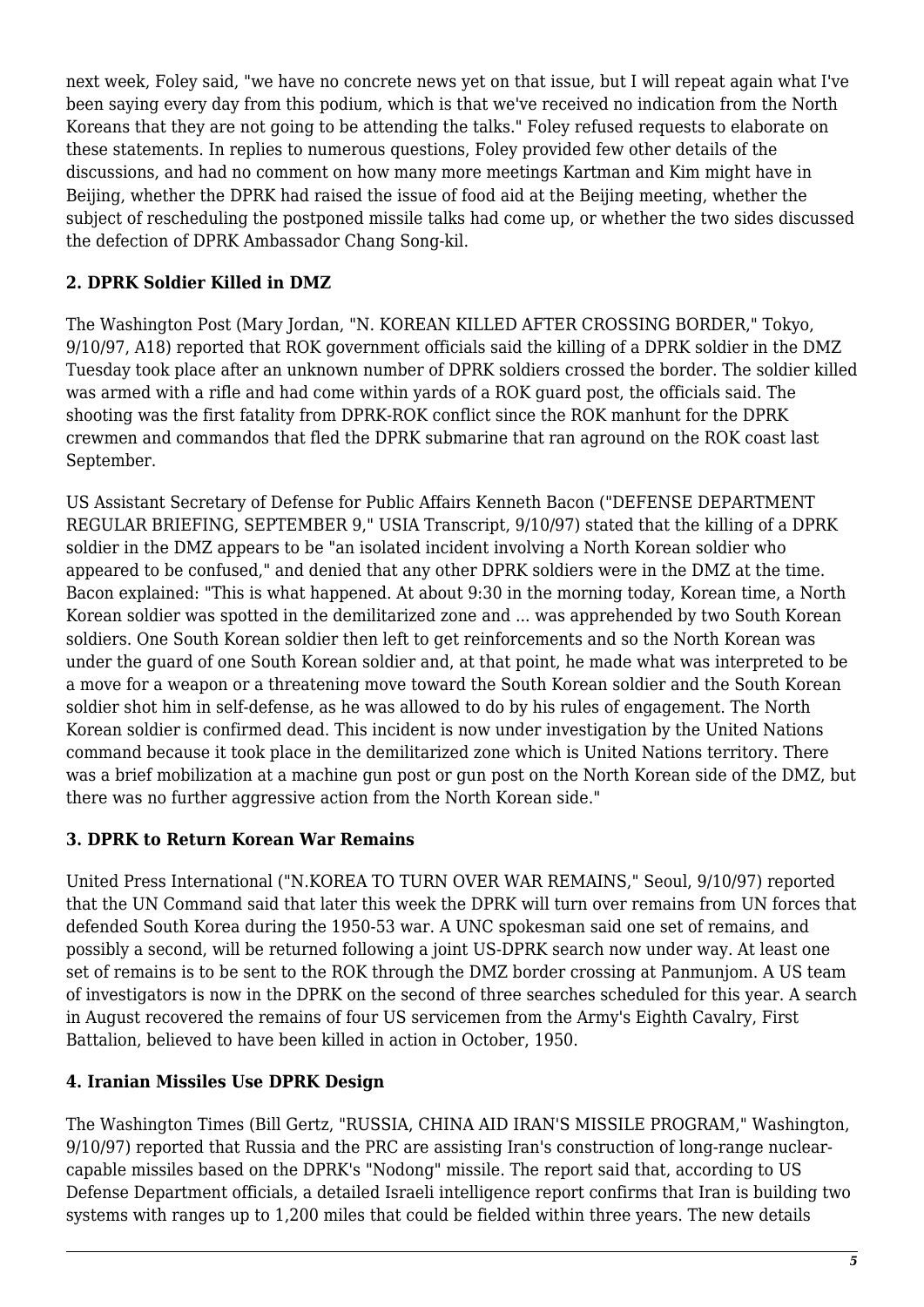about the Iranian missile program have alarmed both the US and Israeli governments because the systems could hit targets throughout the region with chemical or biological weapons, and possibly with a future nuclear warhead, should Tehran succeed in building one. US intelligence agencies reportedly have confirmed much of the Israeli intelligence report, although US Central Intelligence Agency and Defense Intelligence Agency officials familiar with information about the Iranian program declined to comment further when asked yesterday about the effort.

US Deputy State Department Spokesman James Foley ("STATE DEPARTMENT BRIEFING, WEDNESDAY, SEPTEMBER 10," USIA Transcript, 9/10/97) stated that the US is "very concerned by reports indicating that Russian entities may have provided ballistic missile related assistance to Iran." Foley said US officials have been in constant contact with high-level Russian authorities about the issue and that "the Russian government continues to assure us that it is committed to the highest nonproliferation standards." However, Foley added that, "while we appreciate such assurances, we remain disturbed by the discrepancy between these assurances and reports of Russian firms cooperating with Iran." Regarding the PRC, Foley said, "any missile-related cooperation with Iran is of serious concern to the United States ... and we continue to monitor and evaluate reports of any transfer that could contribute to missile programs of concern." Foley noted the PRC's 1994 commitment to the export terms of the Missile Technology Control Regime (MTCR), and said that the US has "no evidence that China has conducted activities inconsistent with this commitment."

## <span id="page-5-0"></span>**II. Republic of Korea**

## <span id="page-5-1"></span>**1. Four-Party Peace Talks**

US Assistant Secretary of State Charles Kartman was set to meet with DPRK Vice Foreign Minister Kim Gye-gwan on Wednesday in Beijing to discuss the preliminary four-party peace negotiations scheduled for next week, following talks Tuesday with the PRC officials on the same topic, US spokesman State Department James Foley said Monday. US officials have said they have not received any indication from Pyongyang that it will pull out of the talks, scheduled to be held in New York on September 15, to protest Washington's decision to grant asylum to the DPRK's defecting diplomats. The DPRK had abruptly canceled missile proliferation talks last month and warned that it would reconsider its participation in the four-party peace talks. Since the defections of the two DPRK diplomats, US officials have held a series of working-level meetings with the DPRK in New York. Kartman held talks in Seoul on Monday ahead of the talks in Beijing. (Korea Times, "US, NK, PRC TO DISCUSS PEACE TALKS," 09/10/97)

## <span id="page-5-2"></span>**2. DPRK Soldier Killed in DMZ**

The ROK Minister of Defense announced that a DPRK soldier who had crossed the military division line between the DPRK and the ROK was shot to death at around 9:30 am Tuesday. The site of the incident was an unidentified mine field within the DMZ (De-militarized Zone), 50 meters from a ROK watch post and along the eastern front of Kangwon province. The Minister reported that the soldier, armed with a rifle, approached the post but did not comply to the demands for identification by the two ROK soldiers on duty. When the DPRK soldier aimed to shoot at the post the ROK soldiers responded with approximately 10 rounds. Officials of the Ministry said that at the time there was a visibility range of about 200 meters. (Chosun Ilbo, "DPRKN SOLDIER KILLED IN DMZ," 09/10/97)

## <span id="page-5-3"></span>**3. ROK-Japanese Fishery Talks**

The ROK and Japanese officials yesterday held their second meeting on the alleged beating of a ROK fisherman by Japanese maritime security officers, which has been an issue of contention between the two countries since June this year. The first round of talks was held in Tokyo last month. The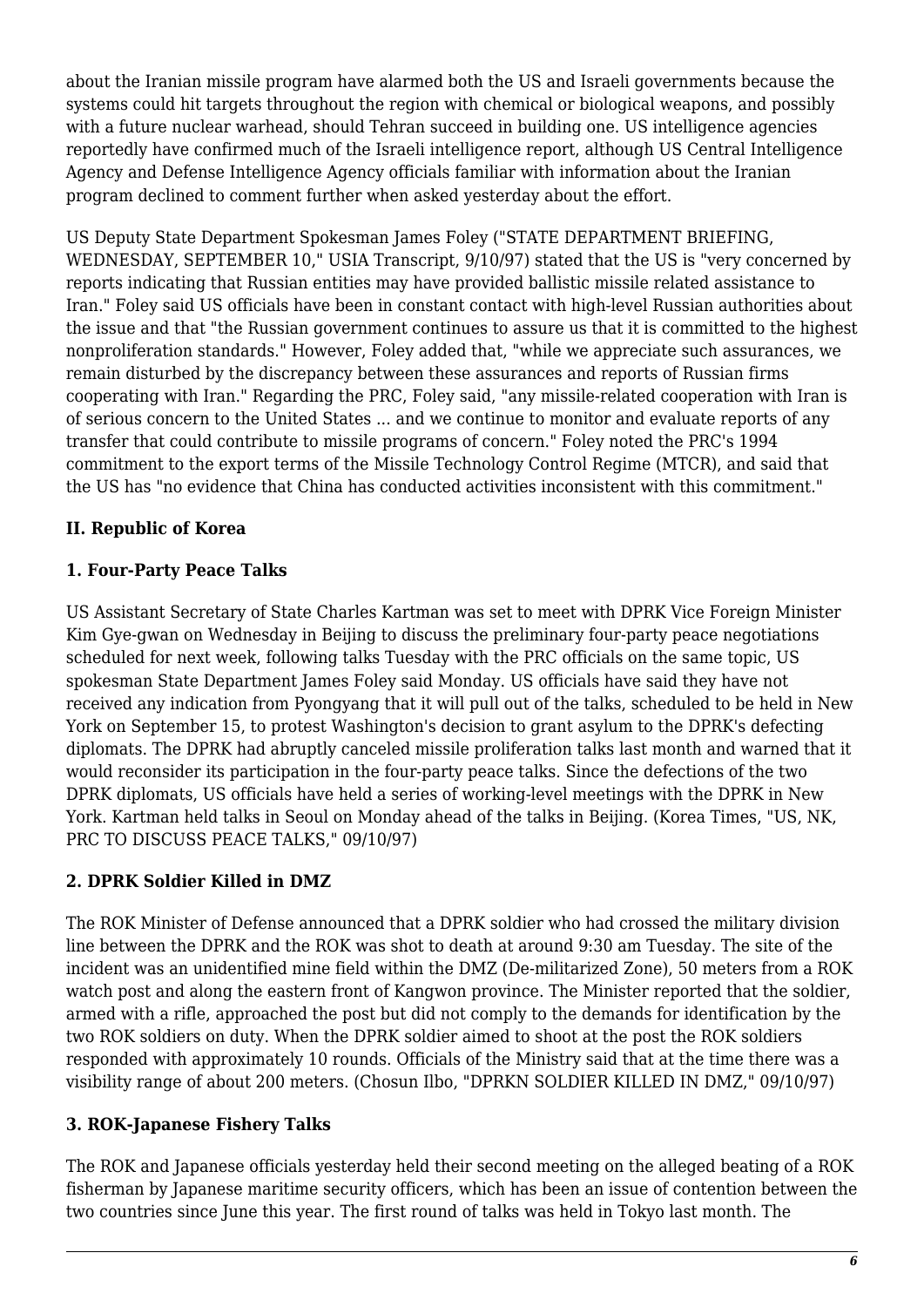meeting on the alleged beating of a ROK fisherman preceded the two-day working-level talks between the two sides to work out a revision to a 1965 fisheries agreement, which begin today. During the talks in Seoul, the two sides are expected to try to produce a compromise provisional settlement. The ROK is considering a Japanese proposal for a provisional solution aimed at circumventing territorial disputes over rocky islets in the sea between them, but does not want any solution to affect the ROK's sovereign claims to the Tokto islets and existing rights for ROK fishermen. Japan expects that a recent agreement with the PRC on a bilateral fishery agreement will pressure the ROK to move faster in their negotiations. Japanese news media reported yesterday the ruling Liberal Democratic Party (LDP) will urge the Tokyo government to suspend or scrap a fishery agreement with the ROK, if the upcoming talks fail to produce concrete results. (Korea Herald, "KOREA, JAPAN CONTINUE TALKS ON FISHERY DISPUTES," 09/10/97)

#### <span id="page-6-0"></span>**4. DPRK-Japan Relations**

After three days of talks and no sign of progress, the DPRK and Japanese negotiators met again Tuesday to discuss letting Japanese wives of DPRK men visit their homeland. There was no indication why the talks this week, intended to resolve the details of the visits, were taking so long. A Japanese official who said the latest round of talks started Tuesday morning said he could not give any details. The two sides agreed last month, in principle, to let groups of Japanese women living in the DPRK begin visits to their homeland as early as late September. The visits are to be supervised by Red Cross officials from the two sides, who are taking part in the talks this week. About 1,800 Japanese women are believed to have moved to the DPRK from the 1950s to the 1980s after marrying DPRK men. Japan has made the visits a condition of normalizing diplomatic relations. A successful conclusion to talks on diplomatic ties could lead to desperately needed Japanese aid for the economically struggling DPRK. (Korea Times, "NK, JAPAN HOLD 4TH DAY OF TALKS ON JAPANESE WOMEN," 09/10/97)

## <span id="page-6-1"></span>**5. Private US Aid to DPRK**

An US civilian aircraft loaded with medical aid was scheduled to arrive in Pyongyang Wednesday for the first time since the ROK war. Four-hundred-fifty tones in medical supplies provided by AmeriCares, an international humanitarian aid organization based in Connecticut, left John F. Kennedy airport Monday. AmeriCares is planning to ship various medicines worth a total of US\$23 million in five installments. Thirteen to fourteen people, including the organization's own officials, doctors and nurses as well as CBS and Newsweek media reporters, also boarded the plane. (Chosun Ilbo, "US AID PLANE ARRIVES IN DPRK TODAY," 09/10/97)

## <span id="page-6-2"></span>**6. Transparency in Delivery of DPRK Aid**

Full transparency in the distribution of aid intended for the impoverished people of the DPRK, especially aid from the ROK, continues to elude relief workers, a visiting official of the International Federation of Red Cross (IFRC) and Red Crescent Societies said yesterday. Simon Missri, deputy director of the Asia-Pacific section of the IFRC Secretariat, said IFRC relief workers are facing obstacles in ensuring that the aid goods donated by the ROK Red Cross are distributed in their target areas. Missri, who visited Pyongyang September 2-6, said in a news conference held yesterday at the ROK National Red Cross (KNRC) office in Seoul that DPRK officials seem to be intentionally blocking the monitoring work on ROK relief goods. He said that the IFRC faces no such problems in delivering aid from other sources. The ROK has been delivering about 100 thousand tons of grain to the DPRK since clinching an inter-Korean Red Cross agreement in March, which stipulated transparency in aid goods distribution. At the moment, the KNRC is the only channel for the ROK's food aid to the famine-stricken DPRK. The DPRK has long been suspected of diverting aid to military stockpiles. Missri said that the IFRC has proposed to the DPRK three-way talks with the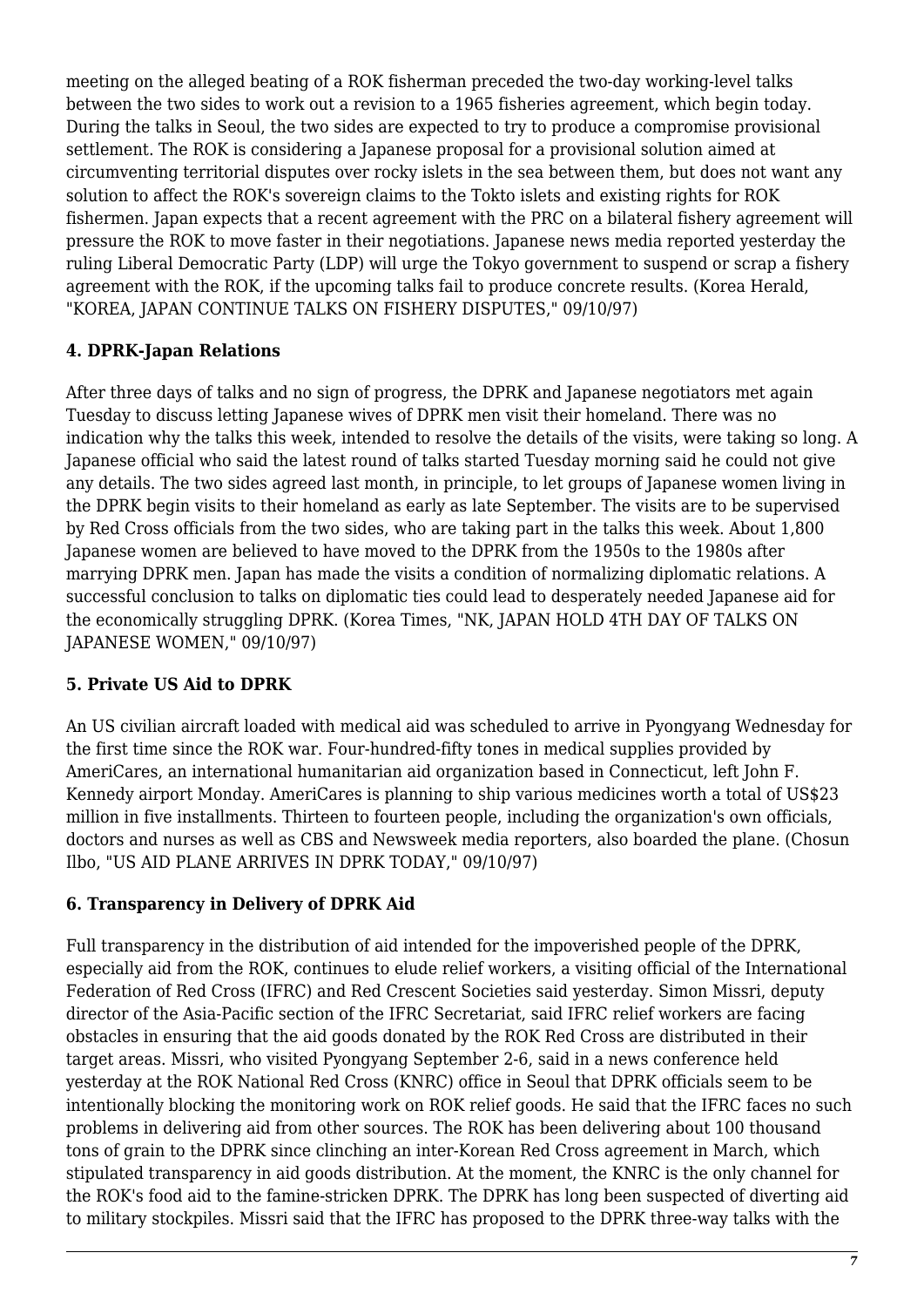ROK either in Malaysia or Thailand to attempt to tackle the transparency issue, but has not heard from them yet. Meanwhile, KNRC officials said that they will also raise the issue at the third inter-Korean Red Cross talks slated for late this month. (Korea Herald, "IFRC CALLS FOR TALKS ON AID DISTRIBUTION," 09/10/97)

The NAPSNet Daily Report aims to serve as a forum for dialogue and exchange among peace and security specialists. Conventions for readers and a list of acronyms and abbreviations are available to all recipients. For descriptions of the world wide web sites used to gather information for this report, or for more information on web sites with related information, see the collection of [other](http://www.nautilus.org/napsnet/resources.html) [NAPSNet resources.](http://www.nautilus.org/napsnet/resources.html)

We invite you to reply to today's report, and we welcome commentary or papers for distribution to the network.

Produced by [the Nautilus Institute for Security and Sustainable Development](http://www.nautilus.org/morenaut.html).

Wade Huntley: [napsnet@nautilus.org](mailto:napsnet@nautilus.org) Berkeley, California, United States

Shin Dong-bom: [dongbom.shin@anu.edu.au](mailto:dongbom.shin@anu.edu.au) Seoul, Republic of Korea

Peter Razvin: [icipu@glas.apc.org](mailto:icipu@glas.apc.org) Moscow, Russian Federation

Chunsi Wu: [dlshen@fudan.ac.cn](mailto:dlshen@fudan.ac.cn (Chunsi Wu)) Shanghai, People's Republic of China

Dingli Shen: [dlshen@fudan.ac.cn](mailto:dlshen@fudan.ac.cn (Dingli Shen)) Shanghai, People's Republic of China

Hiroyasu Akutsu: [akutsu@glocomnet.or.jp](mailto:akutsu@glocomnet.or.jp) Tokyo, Japan

[Return to the top of this Daily Report](#page--1-0)

[Go to the Daily Report Archive](http://www.nautilus.org/pub/ftp/napsnet/daily_reports)

#### [Return to the Nautilus Institute Home Page](http://www.nautilus.org)

The NAPSNet Daily Report aims to serve as a forum for dialogue and exchange among peace and security specialists. Conventions for readers and a list of acronyms and abbreviations are available to all recipients. For descriptions of the world wide web sites used to gather information for this report, or for more information on web sites with related information, see the collection of [other](http://www.nautilus.org/napsnet/resources.html) [NAPSNet resources.](http://www.nautilus.org/napsnet/resources.html)

We invite you to reply to today's report, and we welcome commentary or papers for distribution to the network.

Produced by [the Nautilus Institute for Security and Sustainable Development](http://www.nautilus.org/morenaut.html).

Wade Huntley: [napsnet@nautilus.org](mailto:napsnet@nautilus.org) Berkeley, California, United States

Shin Dong-bom: [dongbom.shin@anu.edu.au](mailto:dongbom.shin@anu.edu.au)